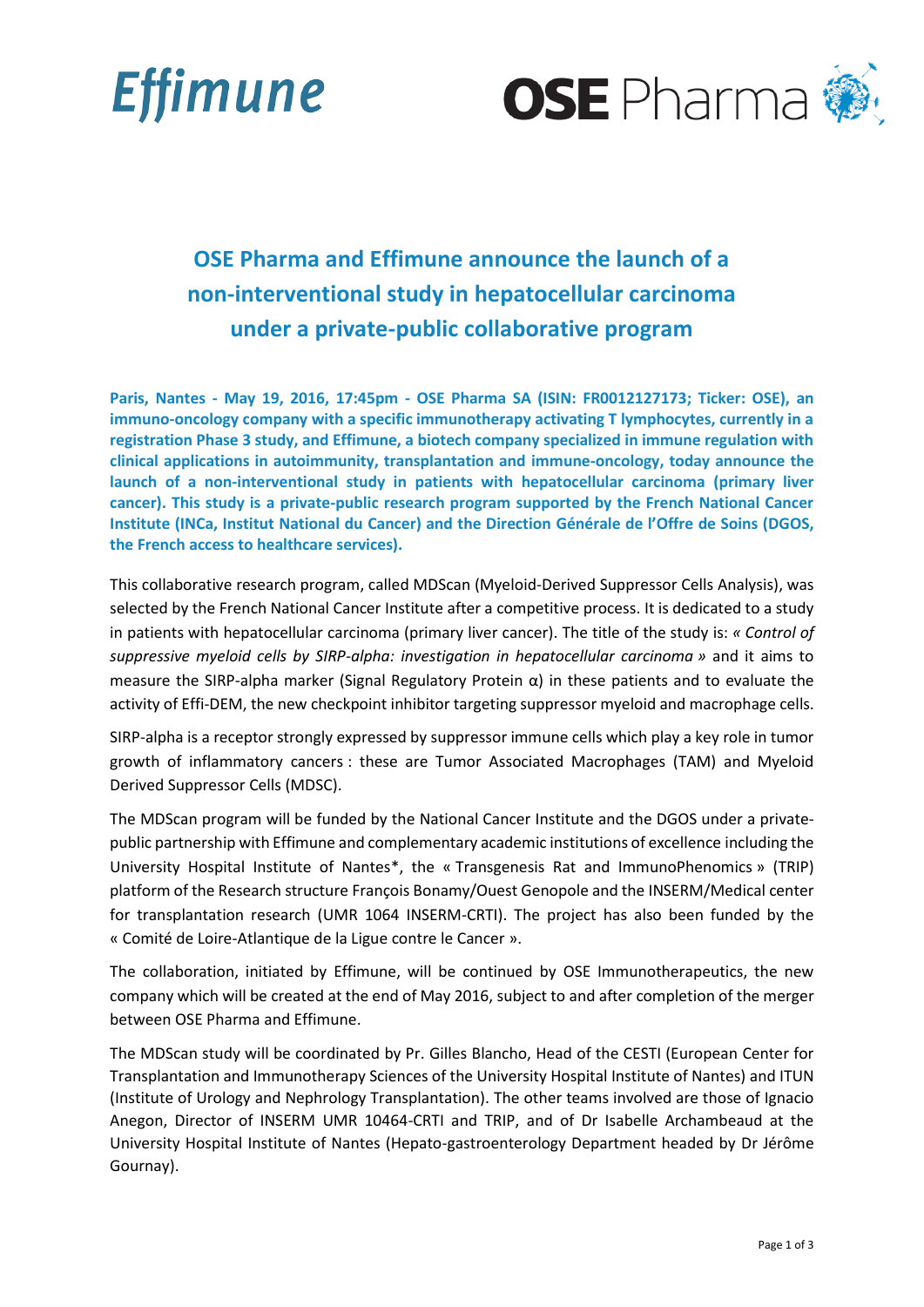



*« Based on a scientific rationale and substantial preliminary data, this research program could potentially increase the value and expand the clinical applications for Effi-DEM. We are pleased to collaborate with excellent complementary academic teams to develop this novel product's potential through a therapeutic strategy arising from our knowledge acquired in immunology of transplantation and applied in immuno-oncology »,* comments Bernard Vanhove, CEO of Effimune.

*\* The University Hospital Institute of Nantes will be in charge of patient inclusion and of the analysis of bio samples.*

### **ABOUT Effi-DEM**

Effi-DEM is a second generation checkpoint inhibitor developed by Effimune in immuno-oncology. It blocks SIRPalpha (Signal Regulatory Protein Alpha) receptor and transforms Myeloid Derived Suppressor Cells (MDSC) and Tumor Associated Macrophages (TAM) into non suppressor cells. The immune system is thus reactivated and tumor growth is blocked. Hepatocellular carcinoma, a type of cancer linked to chronic inflammation that expresses key cells of tumor progression, is one of the potential indications targeted by Effi-DEM.

## **ABOUT THE MERGER BETWEEN OSE PHARMA AND EFFIMUNE**

**On February 24, 2016, OSE Pharma and Effimune announced a proposed merger to create OSE Immunotherapeutics, a significant immunotherapy player. The terms of the merger will be submitted for approval to the shareholders of the two companies during the next General Meetings: on May 30, 2016 for Effimune and on May 31, 2016 for OSE Pharma.**

The objective of the merger is to create a new international enterprise that offers innovative immunotherapies based on the activation or regulation of the immune system. This new generation of products is optimized to better target key receptors of the activation or regulation of immune response and allow a durable therapeutic effect. The new company will benefit from a balanced portfolio that would open up major avenues to growth and have a financial visibility of about two years to advance its projects toward greater attractiveness**.**

**OSE PHARMA** is a biotechnology company that designs and develops cancer immunotherapy treatments aimed at re-educating the immune system to fight cancer while preserving patients' quality of life. The Company is conducting a Phase 3 registration trial in Europe and the U.S. for its lead product, Tedopi®, in the treatment of NSCLC.

OSE Pharma is listed on Euronext Paris (ISIN: FR0012127173; Mnemo: OSE).

For more information, please visi[t www.osepharma.com](http://www.osepharma.com/)

**EFFIMUNE** is a biotech company specialized in immune regulation for applications in transplantation, autoimmunity and cancer immunotherapy. The originality of Effimune's therapeutic strategy, compared to conventional immunosuppression, is the modification in the balance between effector and regulatory immune cells. The biological drugs Effimune develops are aimed at restoring the natural balance of these cells by targeting the molecular checkpoint.

The expertise of the company lies in its ability to identify new therapeutic targets and develop effective biomolecules for the pharmaceutical industry by guaranteeing the manufacture of pilot and clinical batches and by validating preclinical and clinical proofs of concept.

For more information, please visit: [www.effimune.com](http://www.effimune.com/)